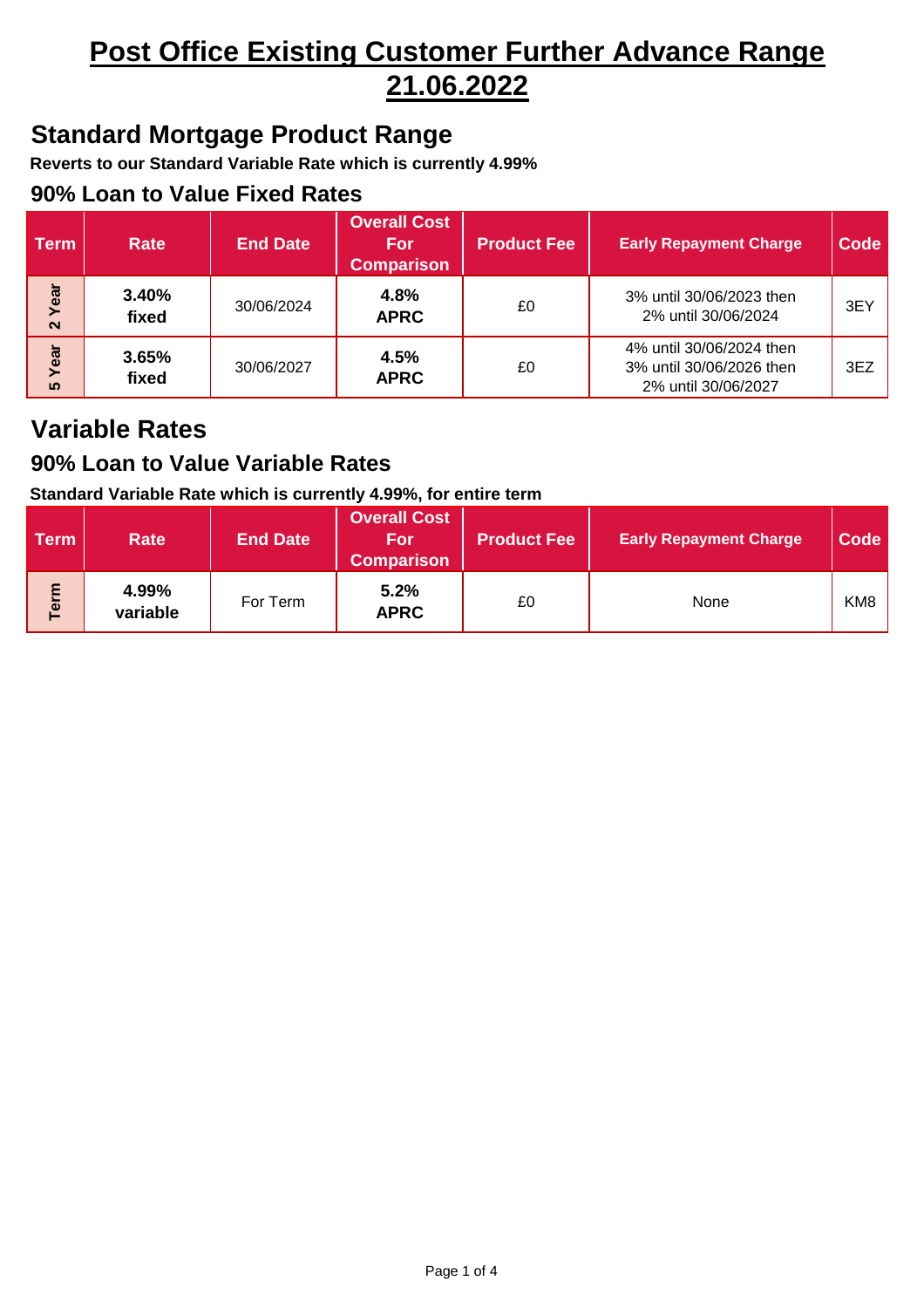## **First Start Product Range**

**Reverts to our Standard Variable Rate which is currently 4.99%**

## **90% Loan to Value Fixed Rates**

| <b>Term</b>               | <b>Rate</b>    | <b>End Date</b> | <b>Overall Cost</b><br><b>For</b><br><b>Comparison</b> | <b>Product Fee</b> | <b>Early Repayment Charge</b>                                               | <b>Code</b> |
|---------------------------|----------------|-----------------|--------------------------------------------------------|--------------------|-----------------------------------------------------------------------------|-------------|
| Year<br>$\mathbf{\Omega}$ | 3.72%<br>fixed | 30/06/2024      | 4.9%<br><b>APRC</b>                                    | £0                 | 3% until 30/06/2023 then<br>2% until 30/06/2024                             | 3FA         |
| Year<br><b>50</b>         | 3.89%<br>fixed | 30/06/2027      | 4.6%<br><b>APRC</b>                                    | £0                 | 4% until 30/06/2024 then<br>3% until 30/06/2026 then<br>2% until 30/06/2027 | 3FB         |

## **Variable Rates**

### **90% Loan to Value Variable Rates**

#### **Standard Variable Rate which is currently 4.99%, for entire term**

| <b>Term</b> | <b>Rate</b>       | <b>End Date</b> | <b>Overall Cost</b><br>For<br><b>Comparison</b> | <b>Product Fee</b> | <b>Early Repayment Charge</b> | Code            |
|-------------|-------------------|-----------------|-------------------------------------------------|--------------------|-------------------------------|-----------------|
| Term        | 4.99%<br>variable | For Term        | 5.2%<br><b>APRC</b>                             | £0                 | <b>None</b>                   | KN <sub>3</sub> |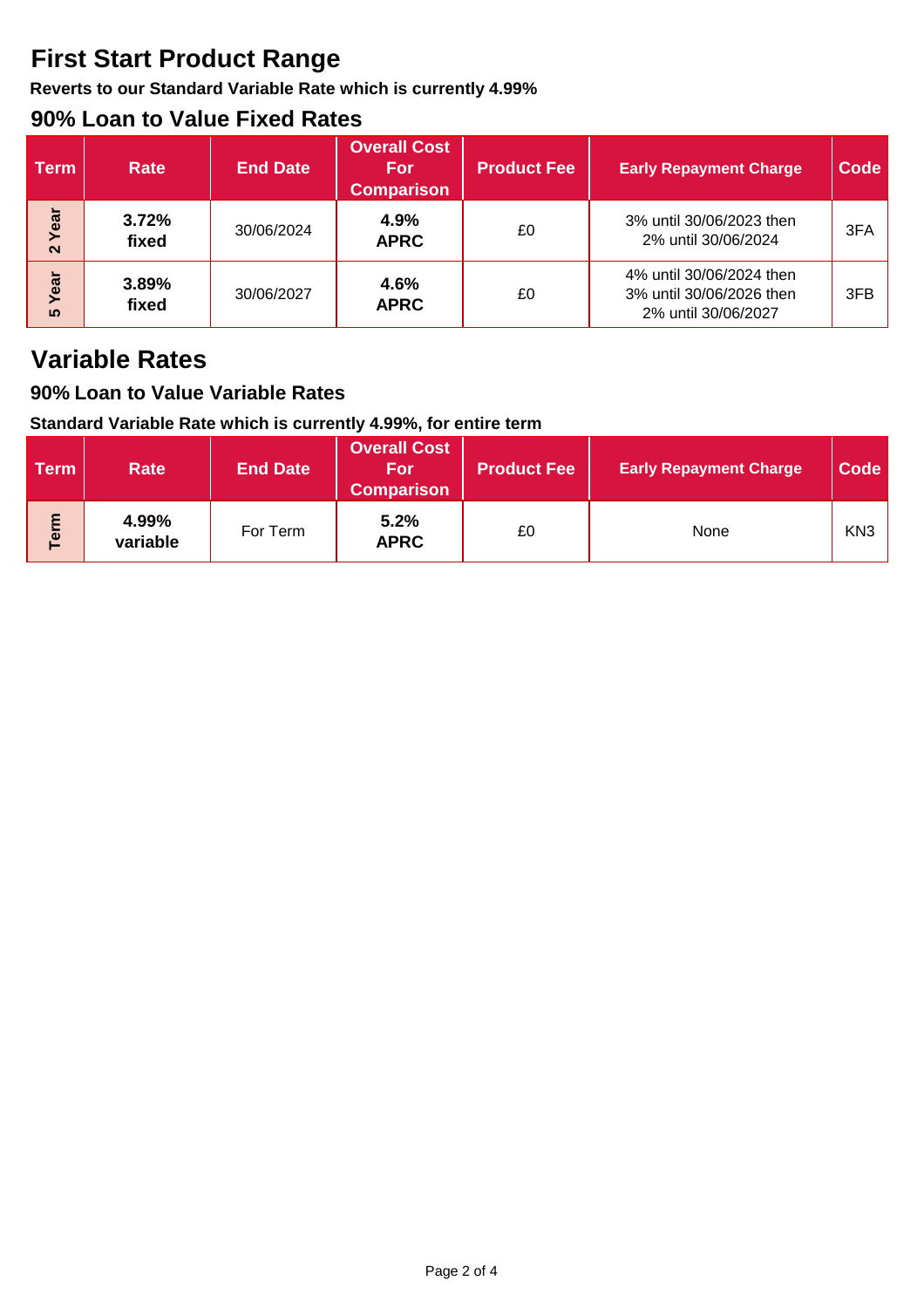## **Buy to Let Product Range - ICR**

**Affordability assessed on Rental Income only (Interest Cover Ratio)**

**Reverts to 5.74%, which is Bank of England Base Rate plus 4.49%, for the rest of the term**

## **75% Loan to Value Fixed Rates**

| <b>Term</b>               | <b>Rate</b>    | <b>End Date</b> | <b>Overall Cost</b><br><b>For</b><br><b>Comparison</b> | <b>Product Fee</b> | <b>Early Repayment Charge</b>                                               | Code |
|---------------------------|----------------|-----------------|--------------------------------------------------------|--------------------|-----------------------------------------------------------------------------|------|
| Year<br>$\mathbf{\Omega}$ | 3.38%<br>fixed | 30/06/2024      | 5.5%<br><b>APRC</b>                                    | £0                 | 3% until 30/06/2023 then<br>2% until 30/06/2024                             | 3FP  |
| Year<br><u> เก</u>        | 3.58%<br>fixed | 30/06/2027      | 4.9%<br><b>APRC</b>                                    | £0                 | 4% until 30/06/2024 then<br>3% until 30/06/2026 then<br>2% until 30/06/2027 | 3FQ  |

## **Variable Rates**

## **75% Loan to Value Variable Rates**

### **5.74% which is Bank of England Base Rate plus 4.49%, for entire term**

| <b>Term</b> | <b>Rate</b>       | <b>End Date</b> | <b>Overall Cost</b><br>/For<br><b>Comparison</b> | ∣Product Fee <sup>∣</sup> | <b>Early Repayment Charge</b> | Code            |
|-------------|-------------------|-----------------|--------------------------------------------------|---------------------------|-------------------------------|-----------------|
| Term        | 5.74%<br>variable | For Term        | 6.1%<br><b>APRC</b>                              | £0                        | None                          | 6L <sub>6</sub> |